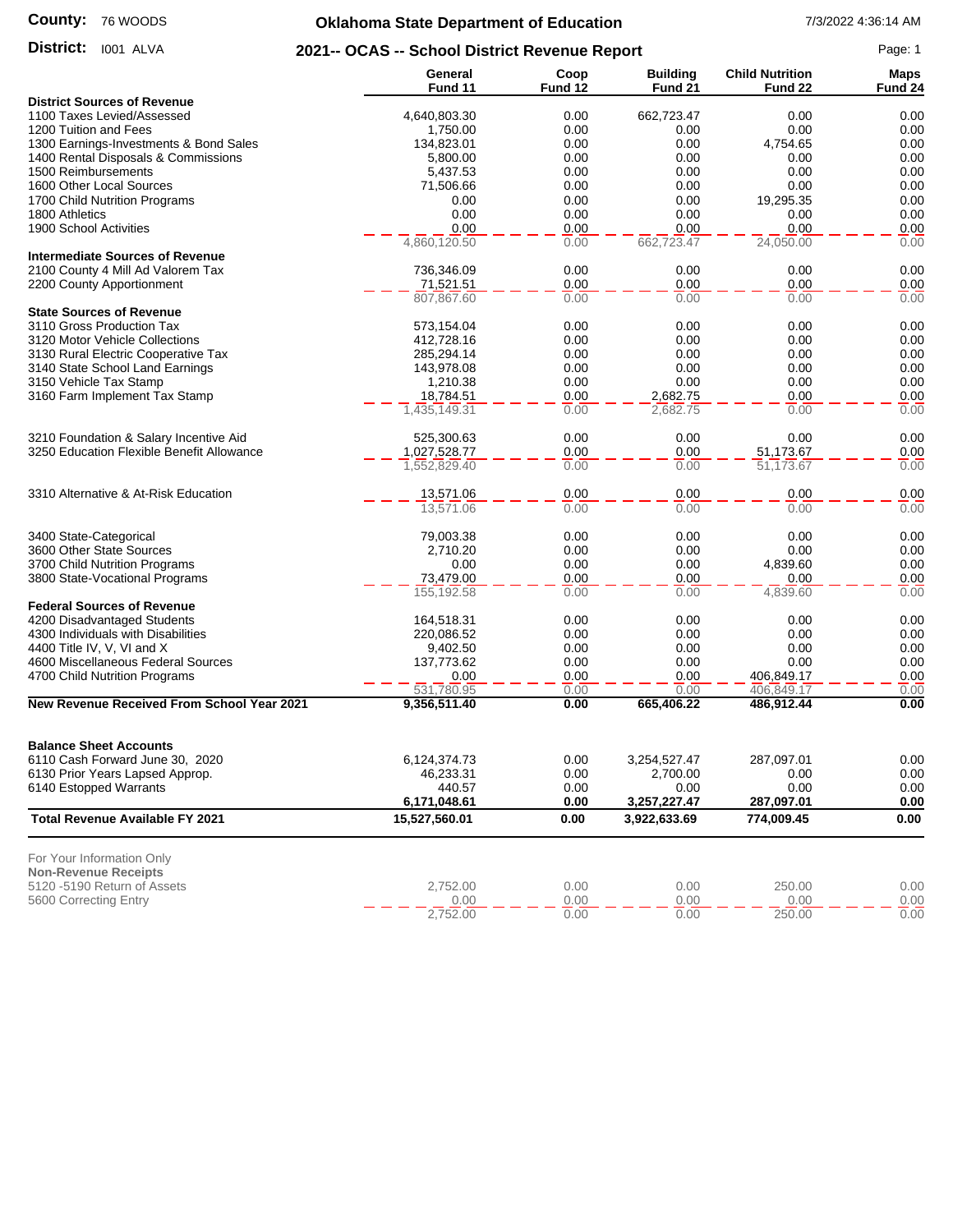#### **County:** 76 WOODS

### **Oklahoma State Department of Education** 7/3/2022 4:36:14 AM

## **District:** 1001 **Page: 2 2021-- OCAS -- School District Revenue Report** Page: 2

|                                                                  | <b>Municipal Levy</b> | <b>ChildCare</b> | <b>Bond</b>        | <b>Sinking</b> | <b>Endowment</b> |
|------------------------------------------------------------------|-----------------------|------------------|--------------------|----------------|------------------|
|                                                                  | Fund 25               | Fund 26          | <b>Funds 31-39</b> | Fund 41        | Fund 50          |
| <b>District Sources of Revenue</b><br>1100 Taxes Levied/Assessed | 0.00                  | 0.00             | 0.00               | 7,169.70       | 0.00             |
| 1200 Tuition and Fees                                            | 0.00                  | 0.00             | 0.00               | 0.00           | 0.00             |
| 1300 Earnings-Investments & Bond Sales                           | 0.00                  | 0.00             | 0.00               | 0.00           | 0.00             |
| 1400 Rental Disposals & Commissions                              | 0.00                  | 0.00             | 0.00               | 0.00           | 0.00             |
| 1500 Reimbursements                                              | 0.00                  | 0.00             | 0.00               | 0.00           | 0.00             |
| 1600 Other Local Sources                                         | 0.00                  | 0.00             | 0.00               | 0.00           | 0.00             |
| 1700 Child Nutrition Programs                                    | 0.00                  | 0.00             | 0.00               | 0.00           | 0.00             |
| 1800 Athletics                                                   | 0.00                  | 0.00             | 0.00               | 0.00           | 0.00             |
| 1900 School Activities                                           | 0.00                  | 0.00             | 0.00               | 0.00           | 0.00             |
|                                                                  | 0.00                  | 0.00             | 0.00               | 7,169.70       | 0.00             |
| <b>Intermediate Sources of Revenue</b>                           |                       |                  |                    |                |                  |
| 2100 County 4 Mill Ad Valorem Tax                                | 0.00                  | 0.00             | 0.00               | 0.00           | 0.00             |
| 2200 County Apportionment                                        | 0.00                  | 0.00             | 0.00               | 0.00           | 0.00             |
|                                                                  | 0.00                  | 0.00             | 0.00               | 0.00           | 0.00             |
| <b>State Sources of Revenue</b><br>3110 Gross Production Tax     | 0.00                  | 0.00             | 0.00               | 0.00           | 0.00             |
| 3120 Motor Vehicle Collections                                   | 0.00                  | 0.00             | 0.00               | 0.00           | 0.00             |
| 3130 Rural Electric Cooperative Tax                              | 0.00                  | 0.00             | 0.00               | 0.00           | 0.00             |
| 3140 State School Land Earnings                                  | 0.00                  | 0.00             | 0.00               | 0.00           | 0.00             |
| 3150 Vehicle Tax Stamp                                           | 0.00                  | 0.00             | 0.00               | 0.00           | 0.00             |
| 3160 Farm Implement Tax Stamp                                    | 0.00                  | 0.00             | 0.00               | 2.56           | 0.00             |
|                                                                  | 0.00                  | 0.00             | 0.00               | 2.56           | 0.00             |
| 3210 Foundation & Salary Incentive Aid                           | 0.00                  | 0.00             | 0.00               | 0.00           | 0.00             |
| 3250 Education Flexible Benefit Allowance                        | 0.00                  | 0.00             | 0.00               | 0.00           | 0.00             |
|                                                                  | 0.00                  | 0.00             | 0.00               | 0.00           | 0.00             |
| 3310 Alternative & At-Risk Education                             | 0.00                  | 0.00             | 0.00               | 0.00           | 0.00             |
|                                                                  | 0.00                  | 0.00             | 0.00               | 0.00           | 0.00             |
| 3400 State-Categorical                                           | 0.00                  | 0.00             | 0.00               | 0.00           | 0.00             |
| 3600 Other State Sources                                         | 0.00                  | 0.00             | 0.00               | 0.00           | 0.00             |
| 3700 Child Nutrition Programs                                    | 0.00                  | 0.00             | 0.00               | 0.00           | 0.00             |
| 3800 State-Vocational Programs                                   | 0.00                  | 0.00             | 0.00               | 0.00           | 0.00             |
|                                                                  | 0.00                  | 0.00             | 0.00               | 0.00           | 0.00             |
| <b>Federal Sources of Revenue</b>                                |                       |                  |                    |                |                  |
| 4200 Disadvantaged Students                                      | 0.00                  | 0.00             | 0.00               | 0.00           | 0.00             |
| 4300 Individuals with Disabilities                               | 0.00                  | 0.00             | 0.00               | 0.00           | 0.00             |
| 4400 Title IV, V, VI and X                                       | 0.00                  | 0.00             | 0.00               | 0.00           | 0.00             |
| 4600 Miscellaneous Federal Sources                               | 0.00<br>0.00          | 0.00<br>0.00     | 0.00<br>0.00       | 0.00<br>0.00   | 0.00<br>0.00     |
| 4700 Child Nutrition Programs                                    | 0.00                  | 0.00             | 0.00               | 0.00           | 0.00             |
| New Revenue Received From School Year 2021                       | 0.00                  | 0.00             | 0.00               | 7,172.26       | 0.00             |
|                                                                  |                       |                  |                    |                |                  |
| <b>Balance Sheet Accounts</b>                                    |                       |                  |                    |                |                  |
| 6110 Cash Forward June 30, 2020                                  | 0.00                  | 0.00             | 0.00               | 2,651.78       | 0.00             |
| 6130 Prior Years Lapsed Approp.                                  | 0.00                  | 0.00             | 0.00               | 0.00           | 0.00             |
| 6140 Estopped Warrants                                           | 0.00                  | 0.00             | 0.00               | 0.00           | 0.00             |
|                                                                  | 0.00                  | 0.00             | 0.00               | 2,651.78       | 0.00             |
| <b>Total Revenue Available FY 2021</b>                           | 0.00                  | 0.00             | 0.00               | 9,824.04       | 0.00             |
| For Your Information Only                                        |                       |                  |                    |                |                  |
| <b>Non-Revenue Receipts</b>                                      |                       |                  |                    |                |                  |
| 5120 -5190 Return of Assets                                      | 0.00                  | 0.00             | 0.00               | 0.00           | 0.00             |
| 5600 Correcting Entry                                            | 0.00                  | 0.00             | 0.00               | 0.00           | 0.00             |

0.00 0.00 0.00 0.00 0.00